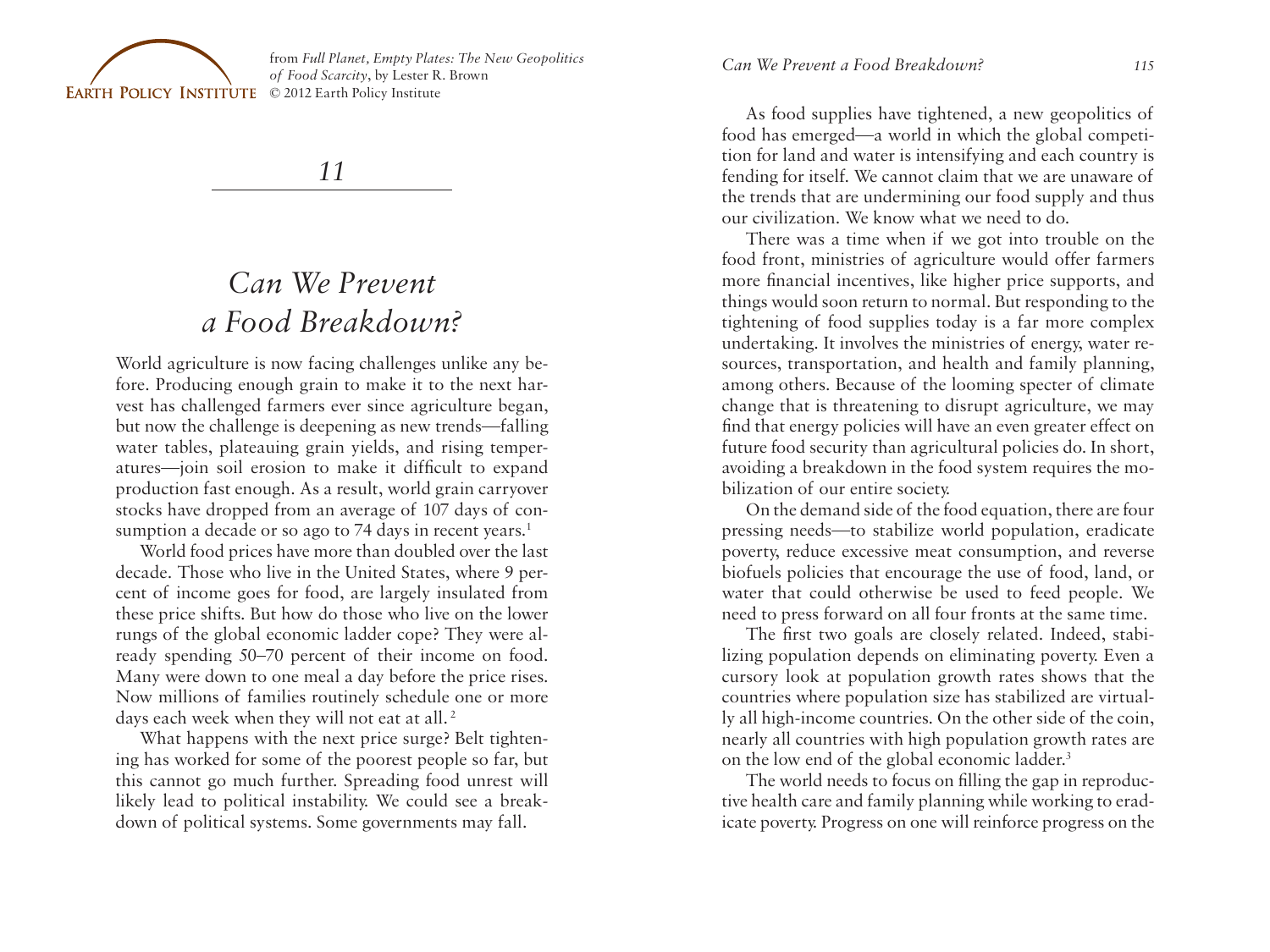other. Two cornerstones of eradicating poverty are making sure that all children—both boys and girls—get at least an elementary school education and rudimentary health care. And the poorest countries need a school lunch program, one that will encourage families to send children to school and that will enable them to learn once they get there.<sup>4</sup>

Shifting to smaller families has many benefits. For one, there will be fewer people at the dinner table. It comes as no surprise that a disproportionate share of malnutrition is found in larger families.<sup>5</sup>

At the other end of the food spectrum, a large segment of the world's people are consuming animal products at a level that is unhealthy and contributing to obesity and cardiovascular disease. The good news is that when the affluent consume less meat, milk, and eggs, it improves their health. When meat consumption falls in the United States, as it recently has, this frees up grain for direct consumption. Moving down the food chain also lessens pressure on the earth's land and water resources. In short, it is a winwin-win situation.<sup>6</sup>

Another initiative, one that can quickly lower food prices, is the cancellation of biofuel mandates. There is no social justification for the massive conversion of food into fuel for cars. With plug-in hybrids and all-electric cars coming to market that can run on local wind-generated electricity at a gasoline-equivalent cost of 80¢ per gallon, why keep burning costly fuel at four times the price?<sup>7</sup>

On the supply side of the food equation, we face several challenges, including stabilizing climate, raising water productivity, and conserving soil. Stabilizing climate is not easy, but it can be done if we act quickly. It will take a huge cut in carbon emissions, some 80 percent within a decade, to give us a chance of avoiding the worst consequences of climate change. This means a wholesale restructuring of the world energy economy.<sup>8</sup>

The easiest way to do this is to restructure the tax system. The market has many strengths, but it also has some dangerous weaknesses. It readily captures the direct costs of mining coal and delivering it to power plants. But the market does not incorporate the indirect costs of fossil fuels in prices, such as the costs to society of global warming. Sir Nicholas Stern, former chief economist at the World Bank, noted when releasing his landmark study on the costs of climate change that climate change was the product of a massive market failure.<sup>9</sup>

The goal of restructuring taxes is to lower income taxes and raise carbon taxes so that the cost of climate change and other indirect costs of fossil fuel use are incorporated in market prices. If we can get the market to tell the truth, the transition from coal and oil to wind, solar, and geothermal energy will move very fast. If we remove the massive subsidies to the fossil fuel industry, we will move even faster.<sup>10</sup>

Although to some people this energy transition may seem farfetched, it is moving ahead, and at an exciting pace in some countries. For example, four states in northern Germany now get at least 46 percent of their electricity from wind. For Denmark, the figure is 26 percent. In the United States, both Iowa and South Dakota now get one fifth of their electricity from wind farms. Solar power in Europe can now satisfy the electricity needs of some 15 million households. Kenya now gets one fifth of its electricity from geothermal energy. And Indonesia is shooting for 9,500 megawatts of geothermal generating capacity by 2025, which would meet 56 percent of current electricity needs.11

In addition to the carbon tax, we need to reduce dependence on the automobile by upgrading public transportation worldwide to European standards. Where cars are used, the emphasis should be on electrifying them. The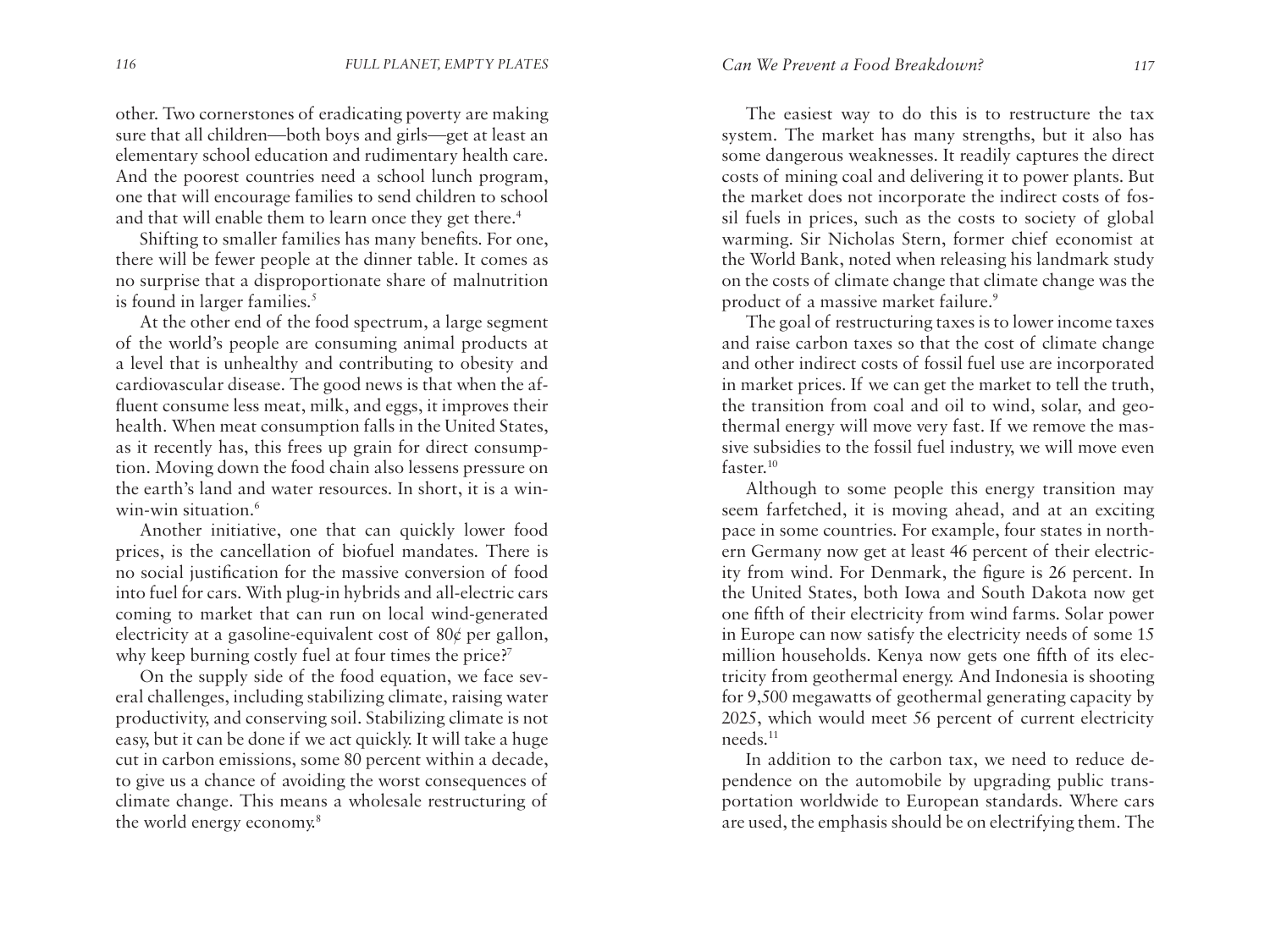world has already partly electrified its passenger rail systems. As we shift from traditional oil-powered engines to plug-in hybrids and all-electric cars, we can substitute electricity from renewable sources for oil. In the meantime, as the U.S. automobile fleet, which peaked in 2008, shrinks, U.S. gasoline use will continue the decline of recent years. This decline, in the country that consumes more gasoline than the next 16 countries combined, is a welcome new trend.12

Along with stabilizing climate, another key component to avoiding a breakdown in the food system is to raise water productivity. This could be patterned after the worldwide effort launched over a half-century ago to raise cropland productivity. This extraordinarily successful earlier endeavor tripled the world grain yield per acre between 1950 and 2011.13

Raising water productivity begins with agriculture, simply because 70 percent of all water use goes to irrigation. Some irrigation technologies are much more efficient than others. The least efficient are flood and furrow irrigation. Sprinkler irrigation, using the center-pivot systems that are widely seen in the crop circles in the western U.S. Great Plains, and drip irrigation are far more efficient. The advantage of drip irrigation is that it applies water very slowly at a rate that the plants can use, losing little to evaporation. It simultaneously raises yields and reduces water use. Because it is labor-intensive, it is used primarily to produce high-value vegetable crops or in orchards.14

Another option is to encourage the use of more waterefficient crops, such as wheat, instead of rice. Egypt, for example, limits the production of rice. China banned rice production in the Beijing region. Moving down the food chain also saves water.15

Although urban water use is relatively small compared with that used for irrigation, cities too can save water. Some cities now are beginning to recycle much if not most of the water they use. Singapore, whose freshwater supplies are severely restricted by geography, relies on a graduated water tax—the more water you use, the more you pay per gallon—and an extensive water recycling program to meet the needs of its 5 million residents.<sup>16</sup>

The key to raising water use efficiency is price policy. Because water is routinely underpriced, especially that used for irrigation, it is used wastefully. Pricing water to encourage conservation could lead to huge gains in water use efficiency, in effect expanding the supply that could in turn be used to expand the irrigated area.<sup>17</sup>

The third big supply-side challenge after stabilizing climate and raising water productivity is controlling soil erosion. With topsoil blowing away at a record rate and two huge dust bowls forming in Asia and Africa, stabilizing soils will take a heavy investment in conservation measures. Perhaps the best example of a large-scale effort to reduce soil erosion came in the 1930s, after a combination of overplowing and land mismanagement created a dust bowl that threatened to turn the U.S. Great Plains into a vast desert.<sup>18</sup>

In response to this traumatic experience, the United States introduced revolutionary changes in agricultural practices, including returning highly erodible land to grass, terracing, planting tree shelterbelts, and strip cropping (planting wheat on alternative strips with fallowed land each year). The government also created a remarkably successful new agency in the U.S. Department of Agriculture—the Soil Conservation Service—whose sole responsibility was to manage and protect soils in the United States.<sup>19</sup>

Another valuable tool in the soil conservation tool kit is no-till farming. Instead of the traditional practice of plowing land and discing or harrowing it to prepare the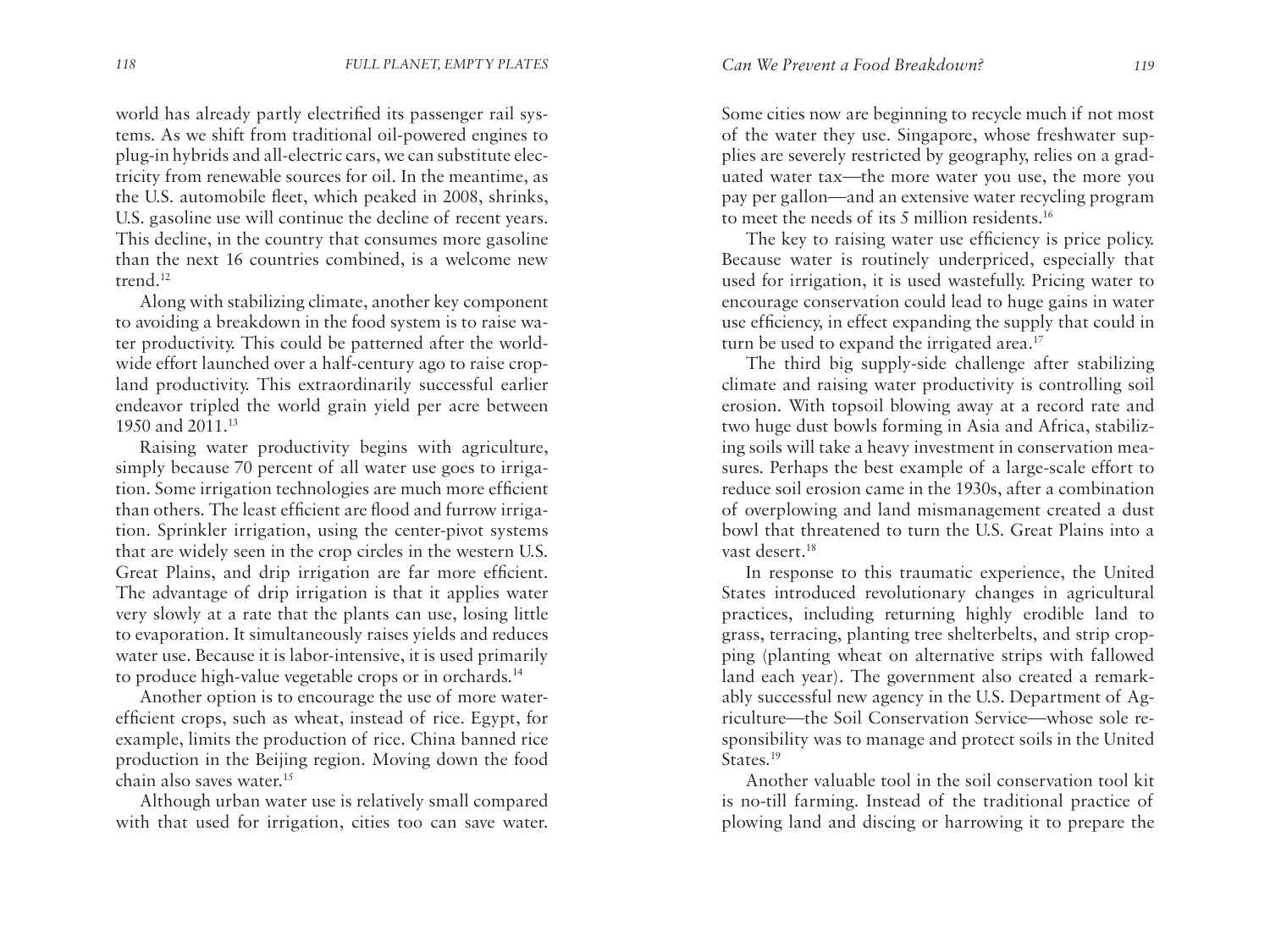seedbed, and then using a mechanical cultivator to control weeds in row crops, farmers simply drill seeds directly through crop residues into undisturbed soil, controlling weeds with herbicides when necessary. In addition to reducing erosion, this practice retains water, raises soil organic matter content, and greatly reduces energy use for tillage.<sup>20</sup>

In the United States, the no-till area went from 7 million hectares in 1990 to 26 million hectares (67 million acres) in 2007. Now widely used in the production of corn and soybeans, no-till agriculture has spread rapidly in the western hemisphere, covering 26 million hectares each in Brazil and Argentina and 13 million hectares in Canada. Australia, with 17 million hectares, rounds out the five leading no-till countries.<sup>21</sup>

If we pursue the initiatives on both sides of the food equation as just outlined, we can rebuild world grain stocks to the level needed to improve food security. Since we no longer have idled cropland to bring back into production, our only cushion in the event of a disastrous world harvest is these carryover stocks.

No one knows for sure what level of stocks would be adequate today, but if stocks equal to 70 days of grain consumption were sufficient 40 years ago, then today we should plan on stocks equal to at least 110 days of consumption to take into account the more extreme weather events that come with climate change.<sup>22</sup>

These initiatives do not constitute a menu from which to pick and choose. We need to take all these actions simultaneously. They reinforce each other. We will not likely be able to stabilize population unless we eradicate poverty. We will not likely be able to restore the earth's natural systems without stabilizing population and stabilizing climate. Nor can we eradicate poverty without reversing the decline of the earth's natural systems.

Achieving all these goals to reduce demand and increase supply requires that we redefine security. We have inherited a definition of security from the last century, a century dominated by two world wars and a cold war, that is almost exclusively military in focus. When the term national security comes up in Washington, people automatically think of expanded military budgets and more-advanced weapon systems. But armed aggression is no longer the principal threat to our future. The overriding threats in this century are climate change, population growth, spreading water shortages, rising food prices, and politically failing states.

It is no longer possible to separate food security and security more broadly defined. It is time to redefine security not just in an intellectual sense but also in a fiscal sense. We have the resources we need to fill the family planning gap, to eradicate poverty, and to raise water productivity, but these measures require a reallocation of our fiscal resources to respond to the new security threats.

Beyond this, diverting a big chunk of the largely obsolete military budget into incentives to invest in rooftop solar panels, wind farms, geothermal power plants, and more energy-efficient lighting and household appliances would accelerate the energy transition. The incentives needed to jump-start this massive energy restructuring are large, but not beyond our reach. We can justify this expense simply by considering the potentially unbearable costs of continuing with business as usual.<sup>23</sup>

We have to mobilize quickly. Time is our scarcest resource. Success depends on moving at wartime speed. It means, for example, transforming the world energy economy at a pace reminiscent of the restructuring of the U.S. industrial economy in 1942 following the Japanese surprise attack on Pearl Harbor on December 7, 1941.

On January 6, 1942, a month after the attack, Franklin